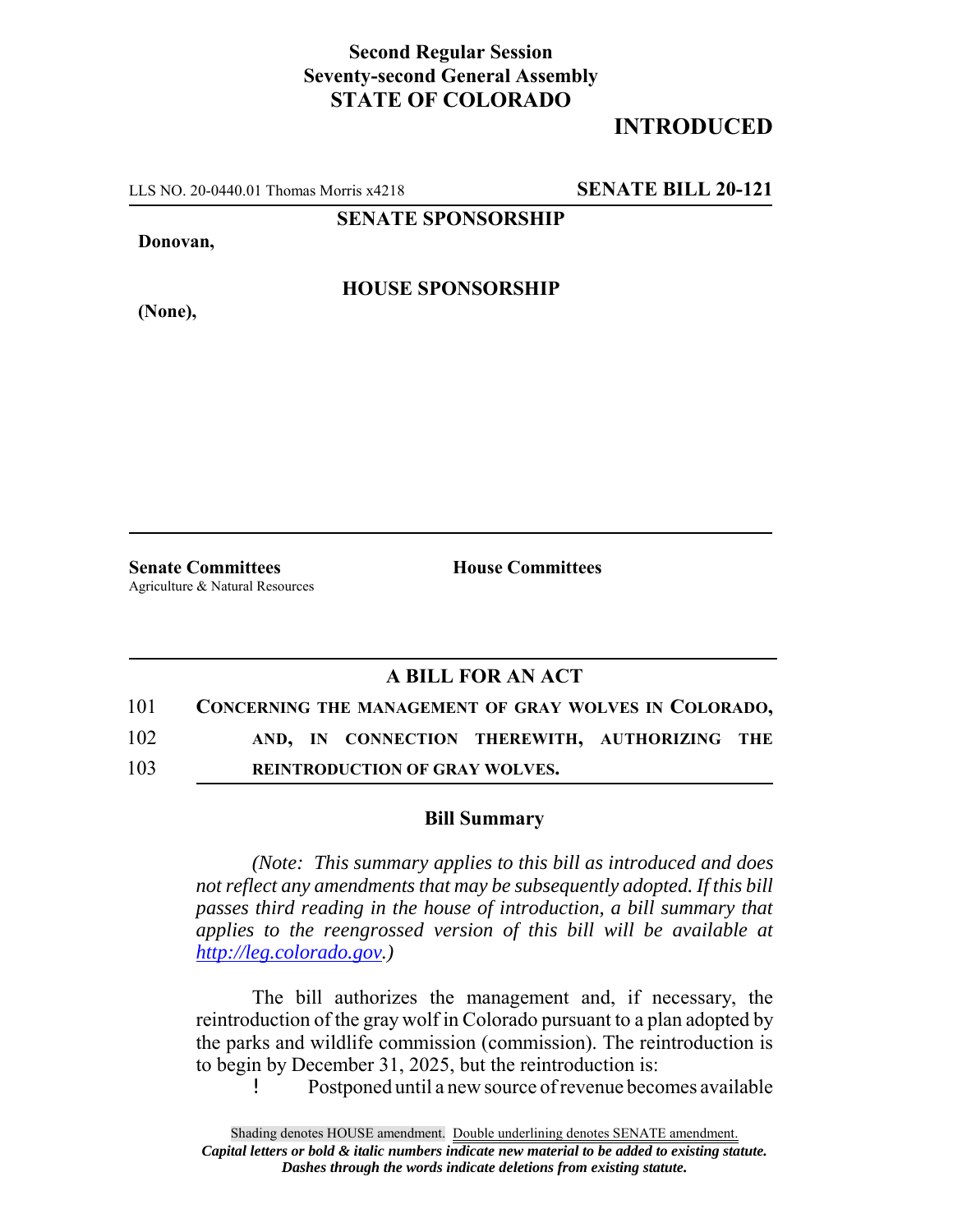to pay for damages caused by gray wolves; and

! Canceled if the gray wolf already has a self-sustaining population in Colorado.

The commission is directed to adopt and periodically update a plan to reintroduce, recover, and manage gray wolves. The plan must:

- ! Use the best scientific data available;
- ! Be developed after conducting a public process to solicit and consider public comments; and
- ! Not impose any land-, water-, or resource-use restrictions on private landowners.

Commercial livestock owners will be entitled to the payment of damages caused by gray wolves. The commission shall authorize and finance programs to educate livestock owners regarding the avoidance and mitigation of damages potentially caused by gray wolves.

In consultation with the department of agriculture, the commission and division of parks and wildlife shall convene a study group to consider:

- ! How to verify and estimate damages caused by gray wolves, specifically considering the maintenance of baseline production records for a period before gray wolf reintroduction and the use of brand inspectors to verify and estimate the damages; and
- ! How to finance the payment of damages caused by gray wolves, including specifically one or more new sources of revenue to pay the damages.

The commission shall submit a report to the general assembly concerning the results of the study group process by January 1, 2022.

1 *Be it enacted by the General Assembly of the State of Colorado:*

2 **SECTION 1.** In Colorado Revised Statutes, **add** 33-2-105.8 as

3 follows:

4 **33-2-105.8. Management of gray wolves - reintroduction -**

- 5 **approval sustainable plan report legislative declaration rules -**
- 6 **definitions repeal.** (1) **Approval of reintroduction legislative**
- 7 **declaration.** (a) IN ACCORDANCE WITH SECTION 33-2-105.5, THE
- 8 GENERAL ASSEMBLY DETERMINES AND DECLARES THAT:
- 9 (I) GRAY WOLVES ARE NOT, OR ARE NO LONGER, FOUND IN THE
- 10 STATE AS A SUSTAINABLE POPULATION AND ARE LISTED AS ENDANGERED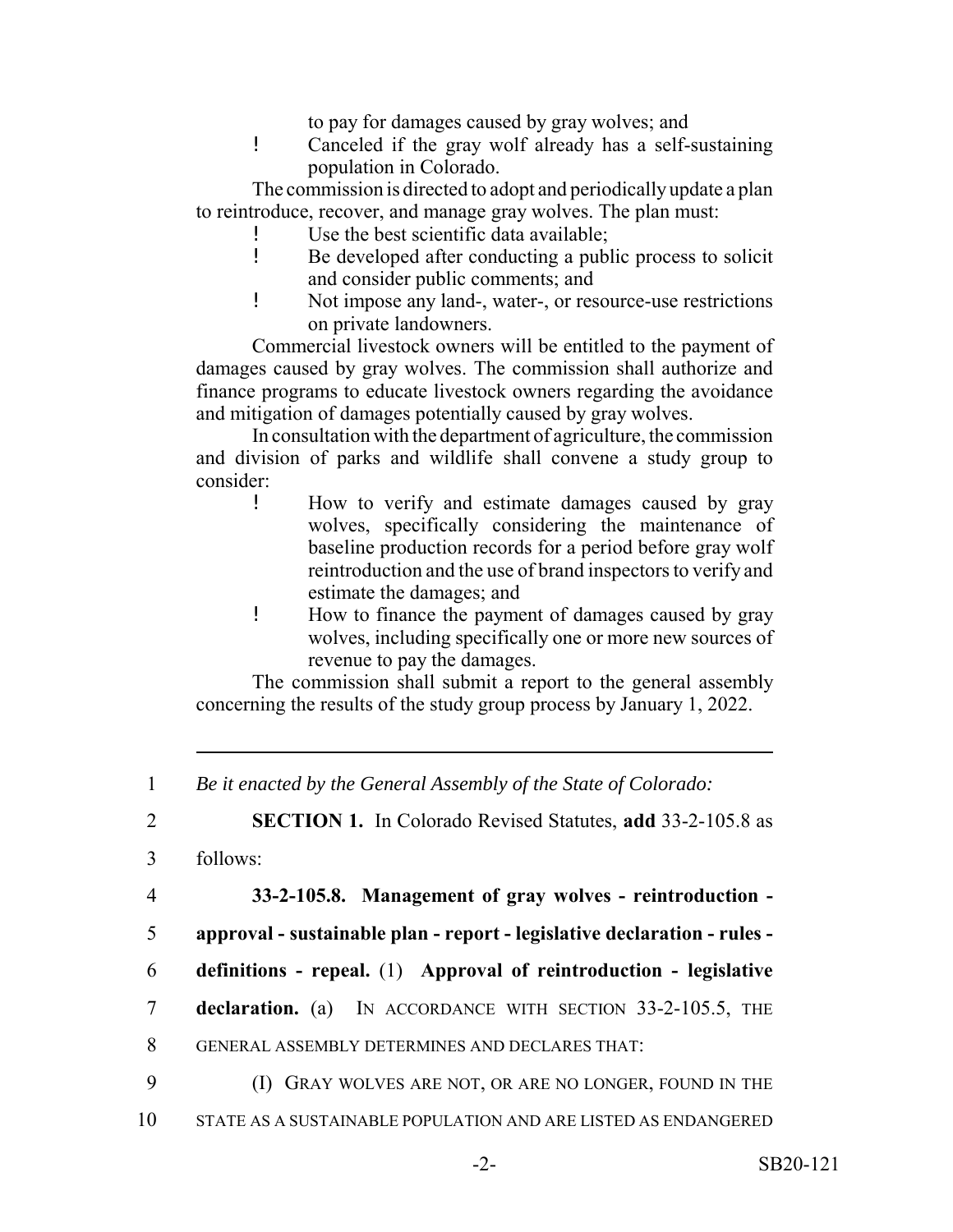1 BY THE COMMISSION AND PURSUANT TO THE FEDERAL "ENDANGERED SPECIES ACT OF 1973", 16 U.S.C. SEC. 1531 ET SEQ., AS AMENDED;

 (II) PRIOR TO REINTRODUCTION BY THE DIVISION, THE REINTRODUCTION OF GRAY WOLVES REQUIRES APPROVAL BY THE GENERAL ASSEMBLY; AND

 (III) THE GENERAL ASSEMBLY APPROVES THE REINTRODUCTION OF THE GRAY WOLF AS SPECIFIED IN THIS SECTION.

 (b) **Schedule of reintroduction.** (I) EXCEPT AS SPECIFIED IN 9 SUBSECTION (1)(b)(II) OF THIS SECTION, BY DECEMBER 31, 2025, THE DIVISION SHALL, IN COMPLIANCE WITH THE PLAN ADOPTED PURSUANT TO 11 SUBSECTION (2) OF THIS SECTION, TAKE THE STEPS NECESSARY TO BEGIN THE REINTRODUCTION OF THE GRAY WOLF INTO SUITABLE HABITAT SO THAT THE GRAY WOLF CAN DEVELOP A SELF-SUSTAINING POPULATION AND FULLY RECOVER FROM ITS ENDANGERED STATUS IN COLORADO.

(II) THE DIVISION SHALL:

 (A) POSTPONE THE REINTRODUCTION UNTIL, AS DETERMINED BY THE COMMISSION, AN ADEQUATE NEW SOURCE OF REVENUE BEYOND THOSE SOURCES AVAILABLE ON THE EFFECTIVE DATE OF THIS SECTION IS LEGALLY AVAILABLE TO PAY FOR DAMAGES AUTHORIZED PURSUANT TO 20 SUBSECTION (3) OF THIS SECTION; AND

 (B) NOT PROCEED OR CONTINUE WITH THE REINTRODUCTION IF, AS DETERMINED BY THE COMMISSION, THE GRAY WOLF HAS MIGRATED INTO COLORADO IN SUFFICIENT NUMBERS TO HAVE A SELF-SUSTAINING POPULATION AND FULLY RECOVER FROM ITS ENDANGERED STATUS IN COLORADO.

 (III) EVEN IF THE COMMISSION CANCELS REINTRODUCTION 27 PURSUANT TO SUBSECTION  $(1)(b)(II)(B)$  OF THIS SECTION, THE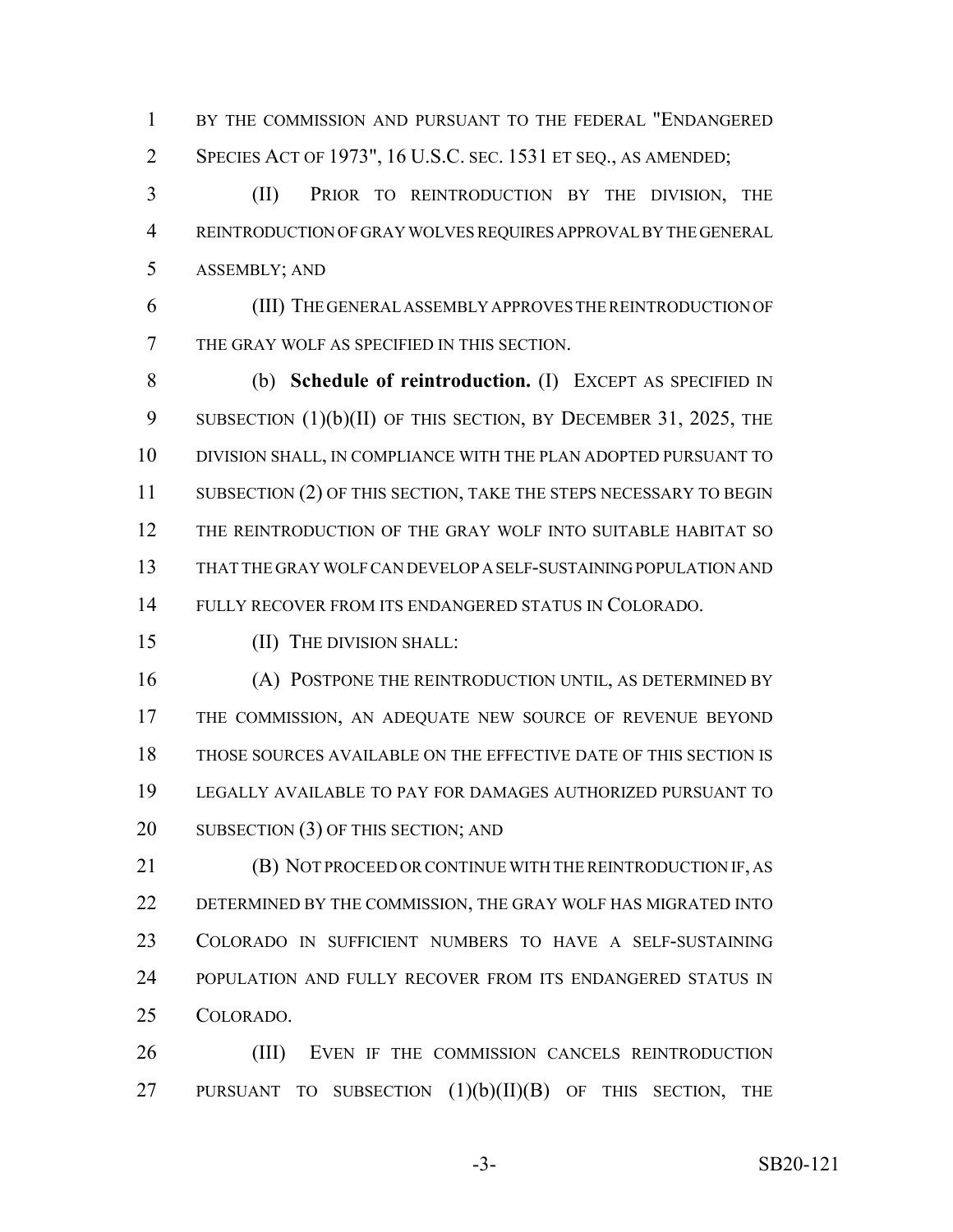COMMISSION SHALL STILL ADOPT A PLAN PURSUANT TO SUBSECTION (2) OF THIS SECTION TO RECOVER AND MANAGE GRAY WOLVES, AUTHORIZE EDUCATION PROGRAMS PURSUANT TO SUBSECTION (3)(a) OF THIS SECTION, AND CONVENE A STUDY GROUP PURSUANT TO SUBSECTION (3)(c) OF THIS SECTION.

 (2) **Sustainable reintroduction, recovery, and management plan.** (a) THE COMMISSION SHALL ADOPT AND PERIODICALLY UPDATE A PLAN TO SUSTAINABLY:

 (I) REINTRODUCE GRAY WOLVES INTO SUITABLE HABITAT IN COLORADO IN ONE OR MORE POPULATIONS;

 (II) RECOVER GRAY WOLF POPULATIONS IN THEIR REINTRODUCED HABITAT, INCLUDING PURSUANT TO THE AUTHORITIES SPECIFIED IN SECTIONS 33-2-104 AND 33-2-105; AND

 (III) MANAGE GRAY WOLVES. MANAGEMENT MAY INCLUDE METHODS OTHER THAN THE ISSUANCE OF HUNTING LICENSES FOR EXPERIMENTAL POPULATIONS AS DEFINED IN 16 U.S.C. SEC. 1539 (j) AND AS AUTHORIZED BY THE COMMISSION, ONCE A SUSTAINABLE POPULATION HAS BEEN ESTABLISHED. MANAGEMENT MUST BE DESIGNED TO BOTH:

 (A) PROMOTE A SUSTAINABLE GRAY WOLF POPULATION IN COLORADO; AND

 (B) MINIMIZE DAMAGE TO LIVESTOCK AND ADVERSE IMPACTS ON LIVESTOCK OWNERS AND PROVIDE COMPENSATION FOR DAMAGES CAUSED 23 BY GRAY WOLVES.

24 (b) THE PLAN MUST:

25 (I) COMPLY WITH THE REPORTING REQUIREMENTS SPECIFIED IN SECTION 33-2-105.7;

(II) BE DEVELOPED AFTER: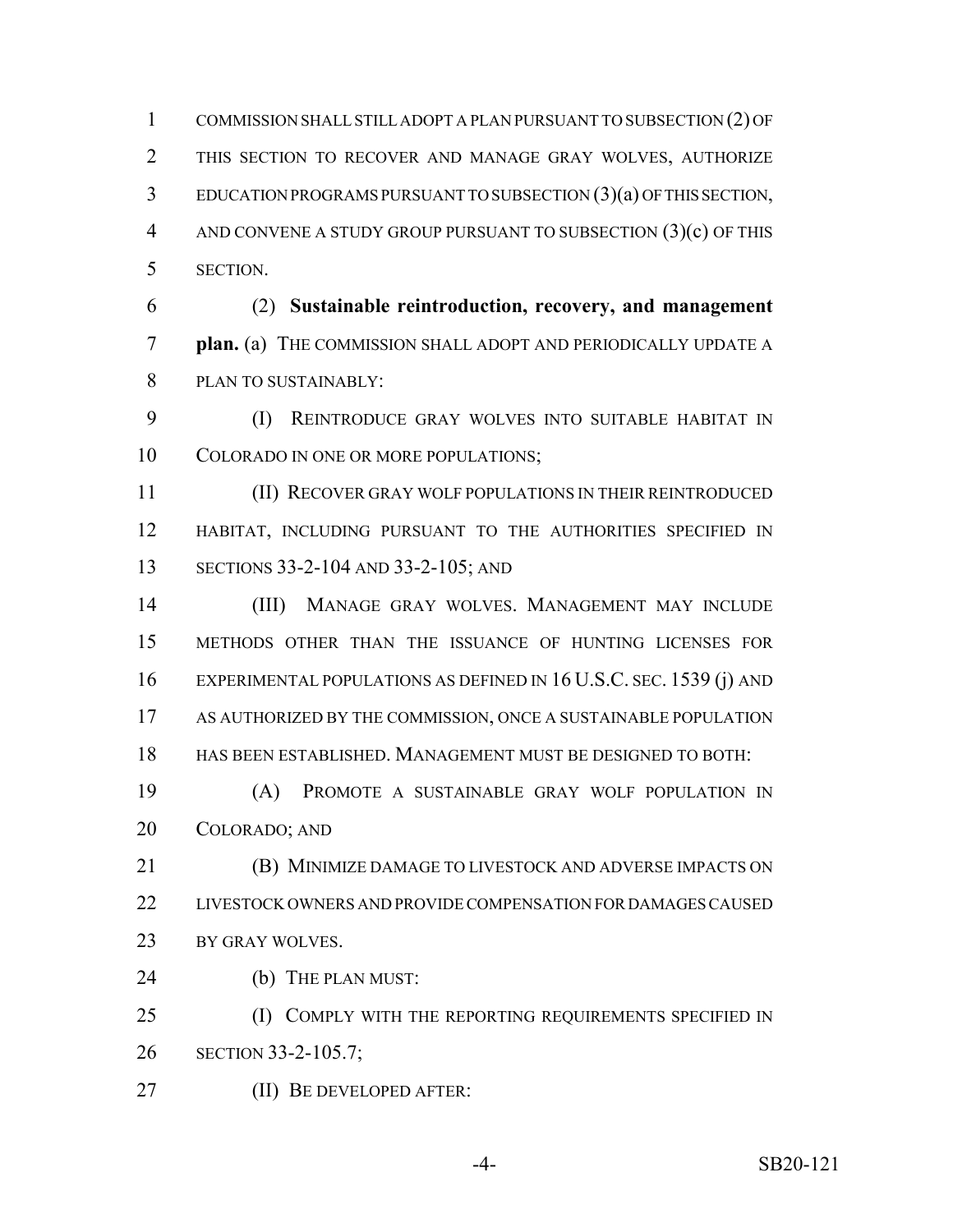(A) CONDUCTING A PUBLIC PROCESS TO SOLICIT AND CONSIDER PUBLIC COMMENTS, BOTH WRITTEN AND ORAL; AND

 (B) GIVING DUE CONSIDERATION TO THE PUBLIC COMMENTS RECEIVED PURSUANT TO SUBSECTION (2)(b)(II)(A) OF THIS SECTION;

(III) USE THE BEST SCIENTIFIC DATA AVAILABLE;

 (IV) SPECIFY THE CRITERIA PURSUANT TO WHICH THE GRAY WOLF WOULD BE REMOVED FROM THE LIST OF ENDANGERED OR THREATENED SPECIES AS PROVIDED FOR IN SECTION 33-2-105 (2); AND

 (V) BE PERIODICALLY UPDATED, INCLUDING AFTER THE INITIAL REINTRODUCTION OF GRAY WOLVES.

 (c) THE COMMISSION AND DIVISION SHALL NOT AND THE PLAN MUST NOT IMPOSE ANY LAND-, WATER-, OR RESOURCE-USE RESTRICTIONS ON PRIVATE LANDOWNERS PURSUANT TO THE IMPLEMENTATION OF THIS SECTION.

 (3) **Damages - compensation.** (a) THE COMMISSION SHALL AUTHORIZE AND FINANCE PROGRAMS TO EDUCATE LIVESTOCK OWNERS REGARDING THE AVOIDANCE AND MITIGATION OF DAMAGES POTENTIALLY CAUSED BY GRAY WOLVES.

 (b) NOTWITHSTANDING THAT GRAY WOLVES ARE NOT A GAME ANIMAL, FOR THE SOLE PURPOSE OF PROVIDING COMPENSATION PURSUANT 21 TO ARTICLE 3 OF THIS TITLE 33 TO LIVESTOCK OWNERS FOR DAMAGES CAUSED BY GRAY WOLVES, GRAY WOLVES SHALL BE DEEMED TO BE BIG GAME; EXCEPT THAT COMPENSATION IS AVAILABLE ONLY TO COMMERCIAL OWNERS OF LIVESTOCK AS DEFINED BY THE COMMISSION BY RULE.

 (c) (I) IN CONSULTATION WITH THE DEPARTMENT OF AGRICULTURE, THE COMMISSION AND DIVISION SHALL CONVENE A STUDY GROUP.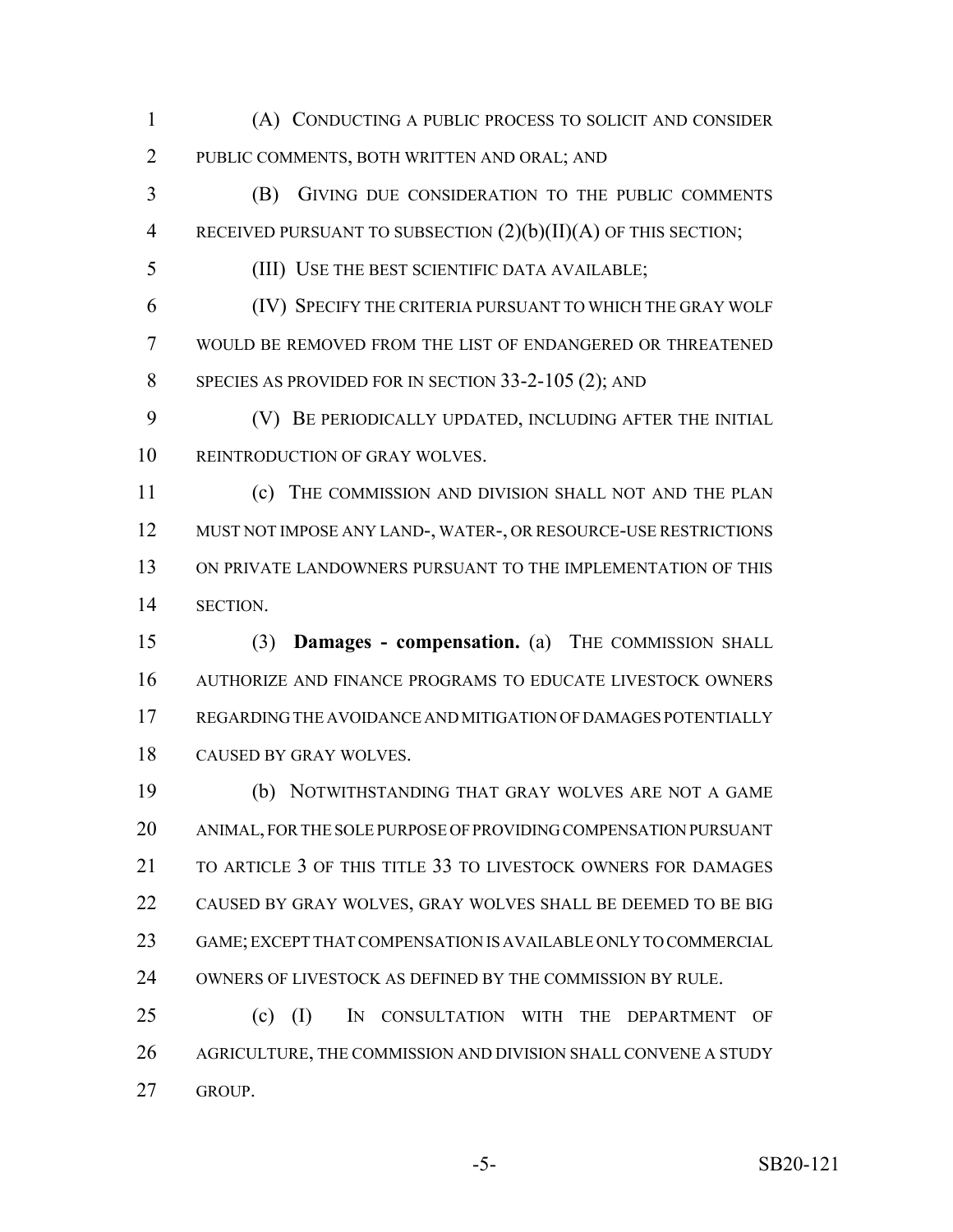(II) THE STUDY GROUP SHALL CONSIDER:

 (A) HOW TO VERIFY AND ESTIMATE DAMAGES CAUSED BY GRAY WOLVES, INCLUDING DIRECT LIVESTOCK LOSSES THROUGH DEATH AND INJURY, INDIRECT PRODUCTION LOSSES, AND REASONABLY RELIABLE AND PRACTICABLE MEANS TO DEMONSTRATE THE LOSSES, SPECIFICALLY CONSIDERING THE MAINTENANCE OF BASELINE PRODUCTION RECORDS FOR A PERIOD OF YEARS BEFORE THE REINTRODUCTION OF GRAY WOLVES AND THE USE OF BRAND INSPECTORS EMPLOYED PURSUANT TO PART 2 OF ARTICLE 43 OF TITLE 35 TO VERIFY AND ESTIMATE THE DAMAGES; AND

 (B) HOW TO FINANCE THE PAYMENT OF DAMAGES CAUSED BY GRAY WOLVES PURSUANT TO SUBSECTION (3)(b) OF THIS SECTION, INCLUDING SPECIFICALLY ONE OR MORE NEW SOURCES OF REVENUE BEYOND THOSE SOURCES AVAILABLE ON THE EFFECTIVE DATE OF THIS SECTION.

 (III) BY JANUARY 1, 2022, THE COMMISSION SHALL SUBMIT A REPORT TO THE LEGISLATIVE COMMITTEES OF THE GENERAL ASSEMBLY THAT HAVE JURISDICTION OVER WILDLIFE AND AGRICULTURE ISSUES CONCERNING THE RESULTS OF THE STUDY GROUP PROCESS.

 (IV) THIS SUBSECTION (3)(c) IS REPEALED, EFFECTIVE SEPTEMBER 1, 2023.

 (4) **Rules.** THE COMMISSION MAY PROMULGATE RULES AS NECESSARY TO IMPLEMENT THIS SECTION.

(5) **Definitions.** AS USED IN THIS SECTION:

 (a) "GRAY WOLF" MEANS NONGAME WILDLIFE OF THE SPECIES CANIS LUPUS.

 (b) "LIVESTOCK" MEANS ALPACAS, BISON, BURROS, CATTLE, DONKEYS, GOATS, HORSES, LLAMAS, MULES, SHEEP, OR SWINE.